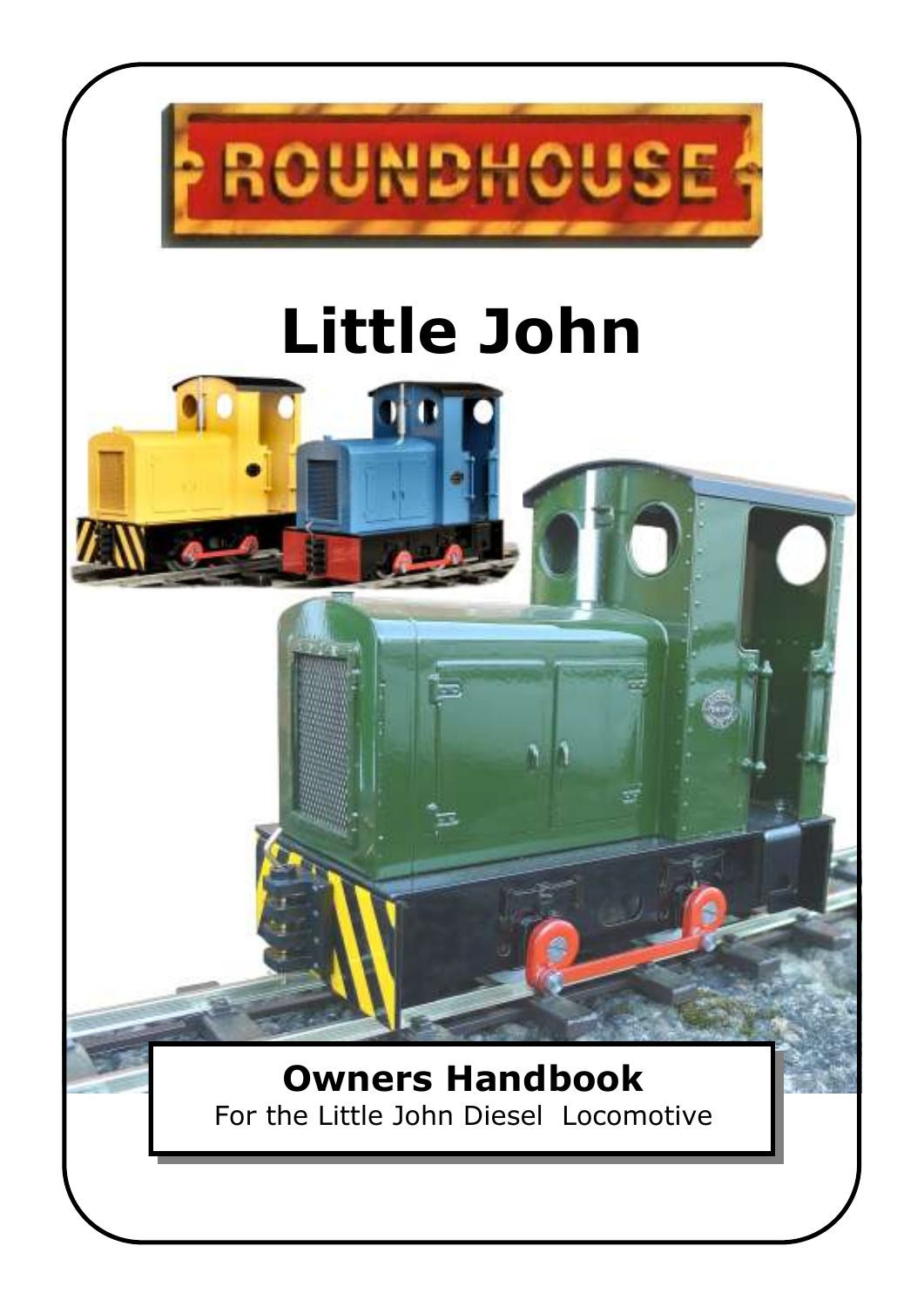# **Operating Instructions**

**IMPORTANT:** Please read these instructions carefully before operating the locomotive

#### **SAFETY PRECAUTIONS**

This is a working battery diesel model locomotive. Provided it is operated with reasonable care and attention, no problems should arise. The motor used in this locomotive is very powerful and you should avoid touching the moving parts when in motion. As you will appreciate, this is not a toy and is therefore unsuitable for unsupervised children.

# **ACCESORIES INCLUDED.**

Radio Transmitter.

Charger for locomotive.

Back to Back gauge and Allen key.

Small pot of silicone grease for lubricating worm drive.

## **ALTERING WHEEL GAUGE**

### **Ensure the locomotive is switched off.**

Turn the model upside down to gain access to the wheels. The driving wheels are moveable on their axles and are locked in place by 2 small grub screws. Manually moving the steel motor worm drive with your index finger will turn the wheels and bring the grub screws into a position where they can be loosened using the Allen key provided. Note that there are 2 grub screws on each wheel. The wheels should be adjusted so that the 'back to back' gauge supplied will just slip between their inner faces. Ensure that the wheels are evenly spaced relative to each side frame and gently nip-up the grub screws.

Do not over tighten the grub screws.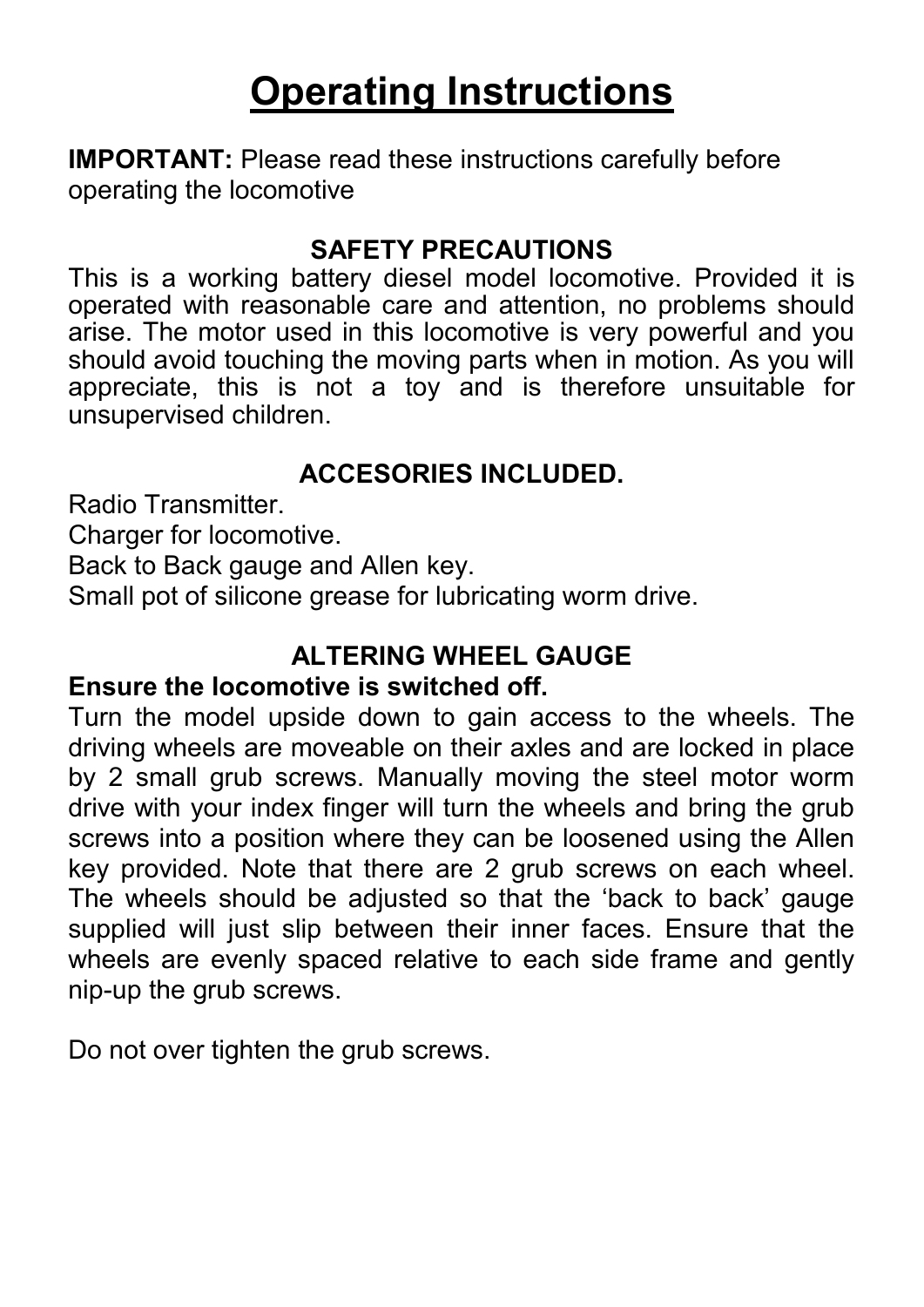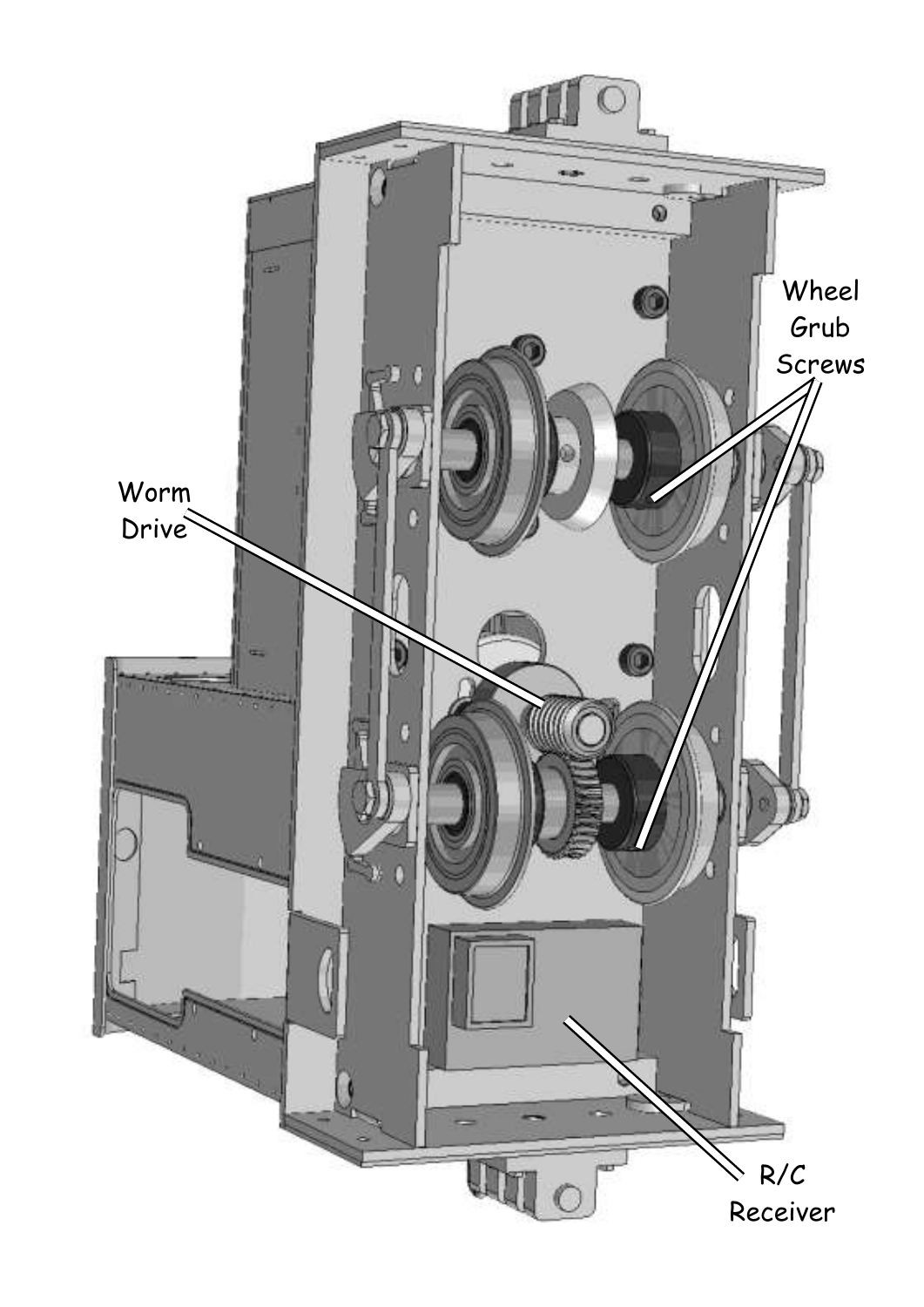# **Initial Charging.**

The NiMh batteries fitted in the locomotive will require charging before operating the model.

First, connect the mains lead to the charger. It is important that the mains lead is plugged into the charger **before** connecting to the mains supply, otherwise damage to the charger may result.

Note: the charger is for indoor use only.

## *Do not leave the model or charger unattended whilst charging and unplug from mains power once charging is completed.*

The charger should be kept in an horizontal position. Do not cover the charger, as it will overheat. Do not allow the charger to become wet. Keep away from any flammable sources. Do not disassemble the charger - mains voltage inside.



It will initially take approximately 5 hours for the batteries to fully charge. The time taken for subsequent full charges may be less. When the batteries are fully charged, the LED will change to green. The charging jack should now be removed from the locomotive and the charger unplugged from the mains.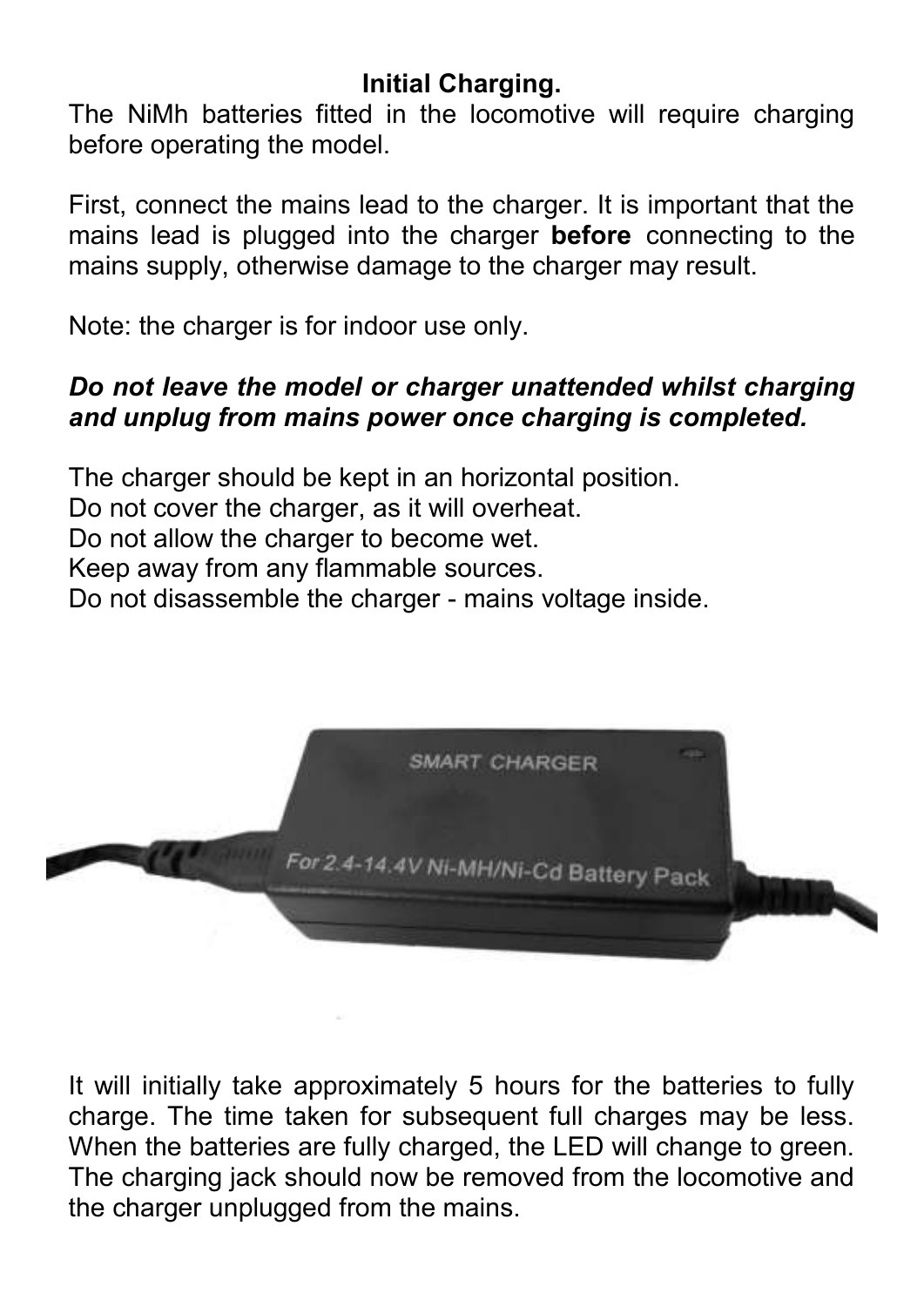

**Operating the locomotive.**

Lift up the cover on the top of the transmitter to gain access to the ON / OFF switch.

Do not adjust any of the other switches or controls that are there.

Turn on the transmitter. Always turn on the transmitter before the locomotive to ensure correct operation.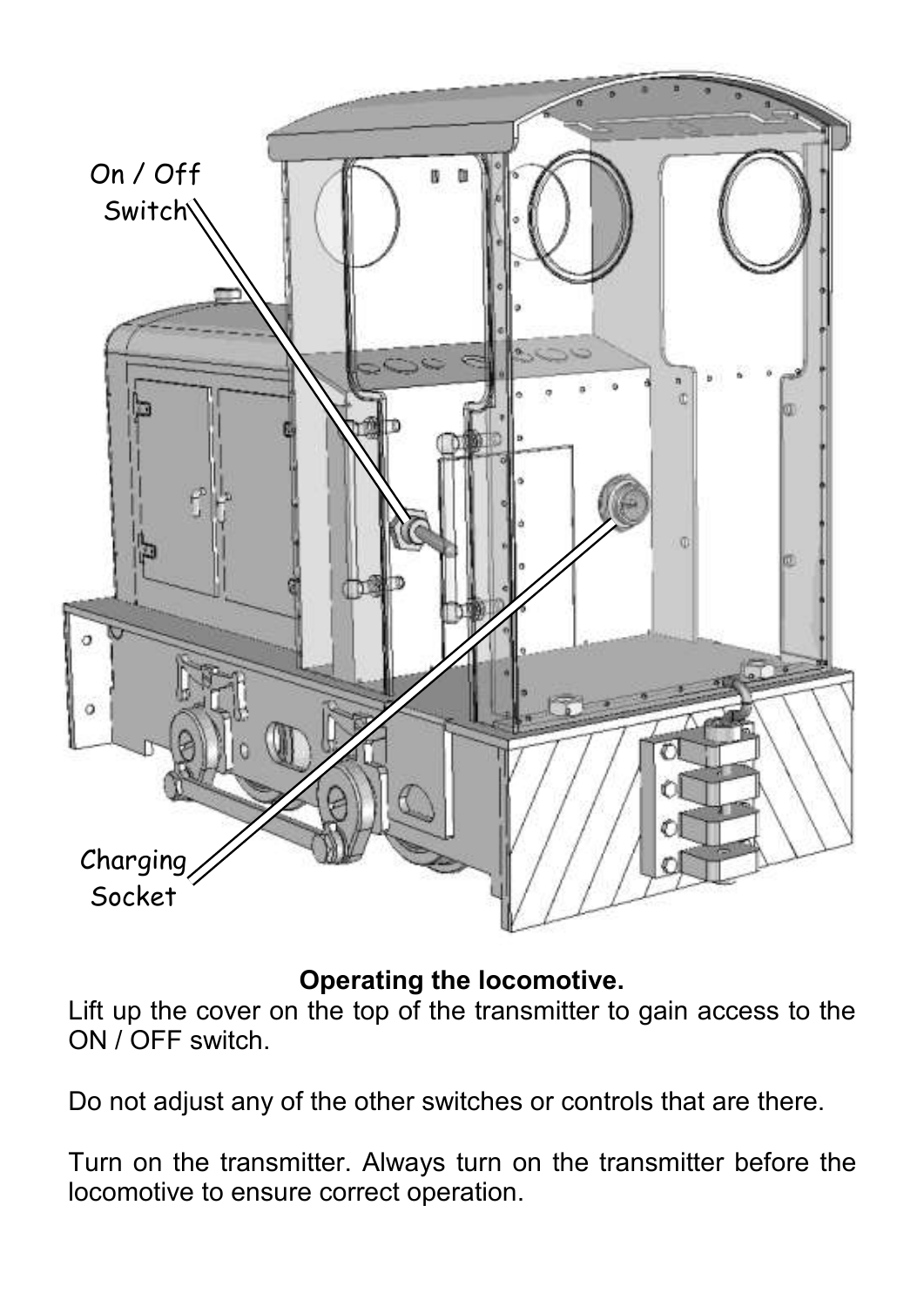### **Operating the locomotive.**

Fit Four AA alkaline batteries into the bottom of the Transmitter Handset. Lift up the 'Flip Cover' at the top, rear of the transmitter. Turn on the Transmitter by moving the ON / OFF toggle switch to the Left. Do not adjust any of the other switches or controls on the Transmitter. Always turn on the transmitter before the locomotive to ensure correct operation.



The locomotive can now be turned on using the switch located in the cab on the left-hand side.

#### **Running the locomotive.**

With the transmitter and the locomotive both switched on, use the hand wheel on the transmitter to move the locomotive in either forward or reverse direction. When the hand wheel is released, it will spring back to mid gear position and the locomotive will stop.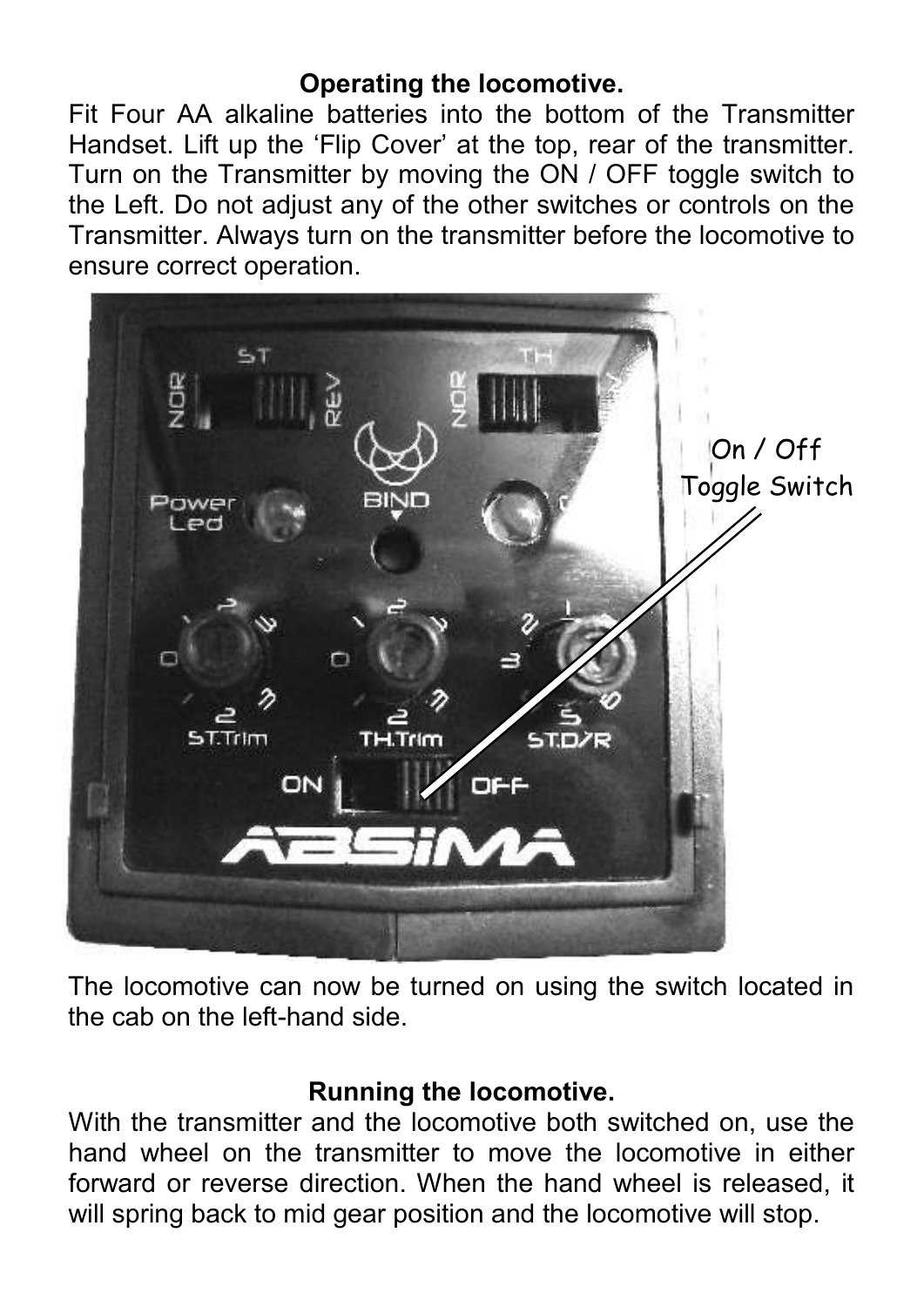

If continual running is desired, the following modification should be made.

- 1. Remove the screw from the centre of the hand wheel and take off the wheel.
- 2. Place the 2 rubber 'O' rings supplied onto the wheel shaft.<br>3. Refit the hand wheel and replace the screw
- Refit the hand wheel and replace the screw.

This will introduce friction between the hand wheel and transmitter body, causing the wheel to remain in its set position.

#### **Maintenance.**

Very little routine maintenance is required. However, external moving parts such as the coupling rods, axles and outside cranks will require periodic lubrication with a light machine oil such as a 20 -50 motor oil.

The worm drive will require *occasional* lubrication with silicone grease. Make sure that the locomotive is switched off - do not try to lubricate the worm drive whilst the motor is turning.

Apply sparingly, using the blade of a small screwdriver, directly to the worm drive. Don't allow a build up of grease as this will harbour grit which in time may lead to excessive wear of the worm drive.